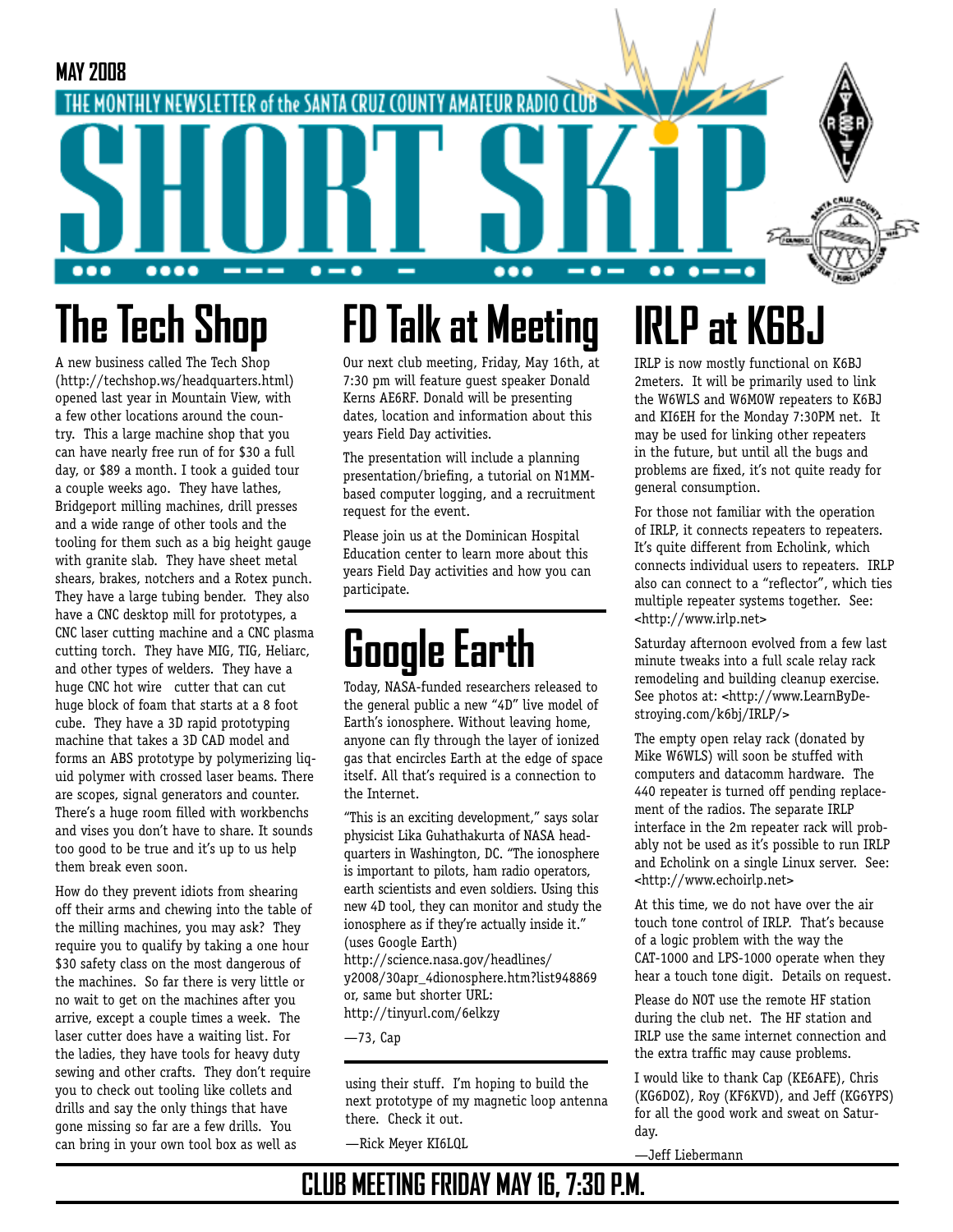# **Member profile: Rick Meyer KI6LQL**



I met Rick for the first time recently under most unusual circumstances. I was testing 40 meter SSB via remote access to the club HF station and he called me. We had a QSO and I learned he was using a Softrock 40 SDR radio with an octagonal loop antenna. He asked for my QSL card as it was his first contact in 40 years and I then discovered he lives just 5 miles away in Aptos.We have met face to face several times since then and I am very delighted to have him join the club and pitch in with our HF project. Rick grew up in the Boston area and he recalls his high school Ham days in the 60s when he modified a surplus Hamarlund Superpro receiver with a low noise RF amp and a Collins mechanical filter. Following a spell at Yale Rick drove across country in a MG, enrolled in Berkeley and never returned back East. These were exciting times and Rick joined the Free Speech Movement and spent a short time in jail with 800 others! He met and married his wife Sue which is a good enough reason to stay put. Invention is evidently the name of the game for Rick and he has patents in areas as diverse as toys and FAX diagnostics. One of Ricks wilder inventions inventions was a multi-media show for art museums contained inside an inflatable dome. To view the show one enters the dome to lay down on the 12 ton water bed that holds down the floor. His exposure to hi-tech began with a company building circuit boards with 8080 chips for early personal computers and later expanded with companies involved with database technology, hand-held computers and word processing. It was during these years that Rick developed significant expertise as a Product Manager with special expertise in technical documentation. About a year ago the pull of Ham Radio

exerted itself so Rick set out to update himself with a new general licence. The work of Gerald Youngblood (AA0ZZ now famous for his SDR products) became one focus of Rick's attention and he joined a diverse group of hams developing state of the art SDR products based on the AD9954 and AD9912 DDS devices. See www.WB6DHW.com. The small lot in Aptos prompted Rick to investigate loop antennas. Not content to follow the well trodden path, Rick set himself some severe engineering challenges to solve: efficiency, bandwidth, EMF safety and especially corona limitations for full legal power operation. His aim involves developing an alternative to very high voltage vacuum variable capacitors.

All in all Rick is truly a multi talented fellow and he has already given a lot of his time and attention to our club. Please extend a warm greeting next time you meet.

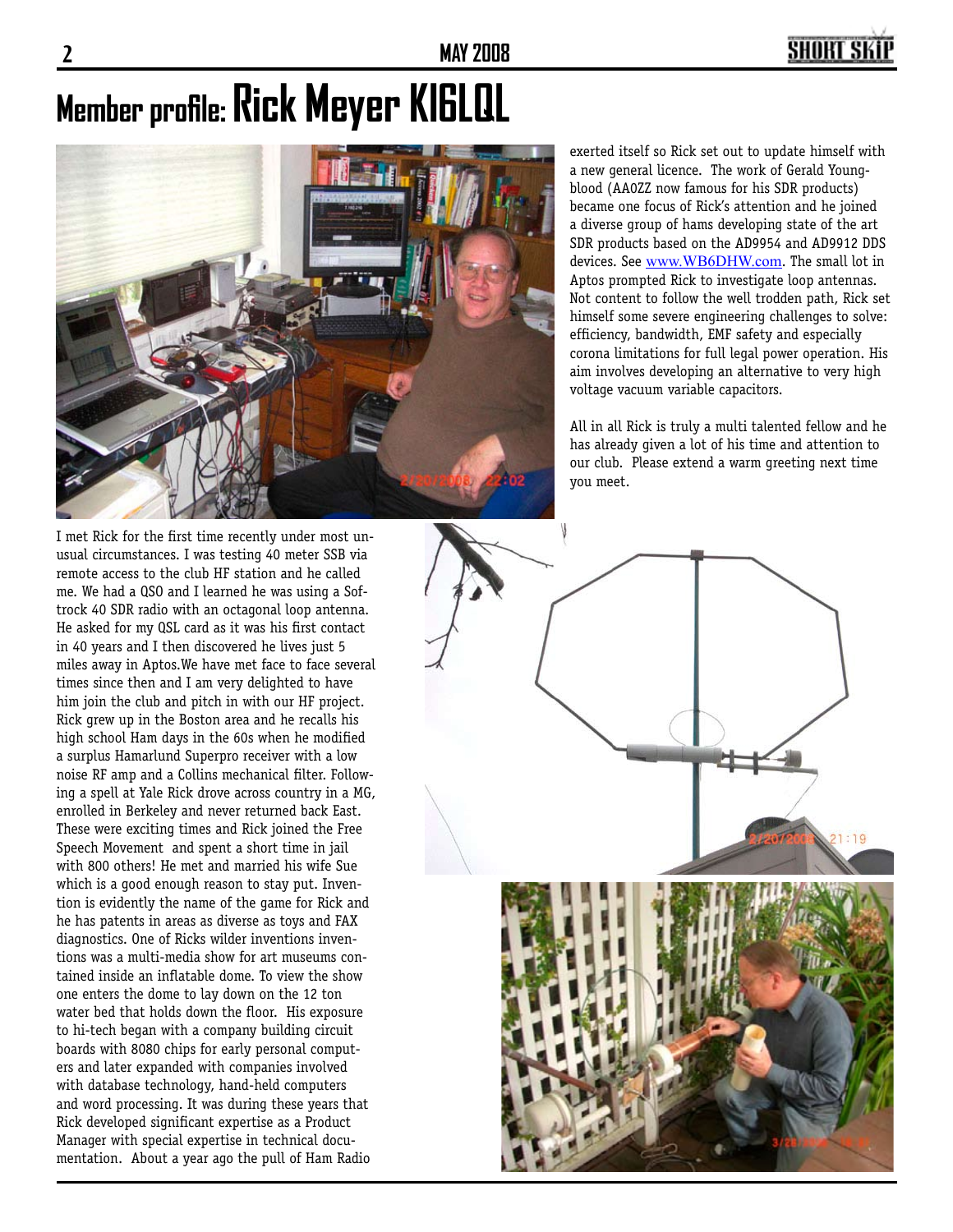#### **SCCARC Starters #3**

# **The Phonetic Alphabet**

"Everyone on the repeater knows my name and call sign. Why should I use the phonetic alphabet for my call sign on the SCCARC net and the ARES net?" Because it may not be a local person who is running the net during an emergency. Also you need the practice in case you are running the net in an emergency.

# **ITU Phonetic Alphabet**

The International Telecommunication Union (ITU) Phonetic Alphabet along with a very helpful pronunciation guide is available at http://life.itu.ch/radioclub/rr/ap14.htm Note that Papa and Quebec may not be pronounced like you are used to.

| Letter to be<br><b>Transmitted</b> | <b>Code Word</b><br>to be Used                   | Spoken as*                | Letter to be<br><b>Transmitted</b> | <b>Code Word</b><br>to be Used | Spoken as*              |
|------------------------------------|--------------------------------------------------|---------------------------|------------------------------------|--------------------------------|-------------------------|
| A                                  | Alfa                                             | AL • FAH                  | N                                  | <b>November</b>                | NO • VEM • BER          |
| B                                  | Bravo                                            | <b>BRAH • VOH</b>         | O                                  | Oscar                          | $OSS \cdot CAH$         |
| C                                  | Charlie                                          | $CHAR \cdot LEE$          | P                                  | Papa                           | PAH • PAH               |
|                                    |                                                  | or SHAR • LEE             | Q                                  | Quebec                         | KEH • BECK              |
| D                                  | Delta                                            | DELL • TAH                | R                                  | Romeo                          | $ROW \cdot ME \cdot OH$ |
| E                                  | Echo                                             | $ECK \cdot OH$            | S                                  | Sierra                         | SEE • <u>AIR</u> • RAH  |
| F                                  | Foxtrot                                          | <b>FOKS • TROT</b>        |                                    | Tango                          | TANG • GO               |
| G                                  | Golf                                             | <b>GOLF</b>               | U                                  | <b>Uniform</b>                 | YOU • NEE • FORM        |
| H                                  | Hotel                                            | HOH • TELL                |                                    |                                | or OO . NEE . FORM      |
|                                    | India                                            | $IN \cdot DEE \cdot AH$   | v                                  | Victor                         | <b>VIK • TAH</b>        |
|                                    | <b>Juliett</b>                                   | $IEW \cdot LEE \cdot ETT$ | W                                  | Whiskey                        | WISS • KEY              |
| Κ                                  | Kilo                                             | KEY • LOH                 | X                                  | X-ray                          | $ECKS \cdot RAY$        |
|                                    | Lima                                             | LEE • MAH                 | v                                  | Yankee                         | YANG • KEY              |
| M                                  | Mike                                             | <b>MIKE</b>               | Z                                  | Zulu                           | $ZOO \cdot LOO$         |
|                                    | * The syllables to be emphasized are underlined. |                           |                                    |                                |                         |

## **Phonetic Alphabet Cheat Sheet**

Here is a short list that you can tape next to your radios as a reminder from http://www.ac6v.com/dxphonetics.htm

| A - Alfa           | J – Juliet   | S - Sierra  |
|--------------------|--------------|-------------|
| <b>B</b> - Bravo   | K – Kilo     | T - Tango   |
| C - Charlie        | L – Lima     | U - Uniform |
| D - Delta          | M – Mike     | V - Victor  |
| E – Echo           | N - November | W - Whiskey |
| <b>F</b> – Foxtrot | O – Oscar    | $X - X-Ray$ |
| G – Golf           | P – Papa     | Y - Yankee  |
| H - Hotel          | Q - Quebec   | Z - Zulu    |
| I – India          | R - Romeo    |             |

| A - Alfa         | J – Juliet               | S - Sierra   |
|------------------|--------------------------|--------------|
| <b>B</b> – Bravo | K – Kilo                 | T - Tango    |
| C – Charlie      | L – Lima                 | U - Uniform  |
| D - Delta        | M – Mike                 | V - Victor   |
| E – Echo         | N - November W - Whiskey |              |
| F - Foxtrot      | O - Oscar                | $X - X$ -Ray |
| G – Golf         | P – Papa                 | Y - Yankee   |
| H – Hotel        | Q – Quebec               | Z - Zulu     |
| I – India        | R - Romeo                |              |

## **Wikipedia Background Info**

Wikipedia gives some background into the various phonetic alphabets that are in use at http://www.wikipedia.org/wiki/NATO\_phonetic\_alphabet

I have heard Contest and DX operators who occasionally use "Italy" instead of "India", "Kilowatt" instead of "Kilo", and "Radio" instead of "Romeo". I feel that this is a poor practice to use in nets.

"SCCARC Starters" is a column designed to get you "started" on expanding your ham radio knowledge/usefulness/fun by showcasing information that I have found on the Web.

May 1, 2008 —W6ZZZ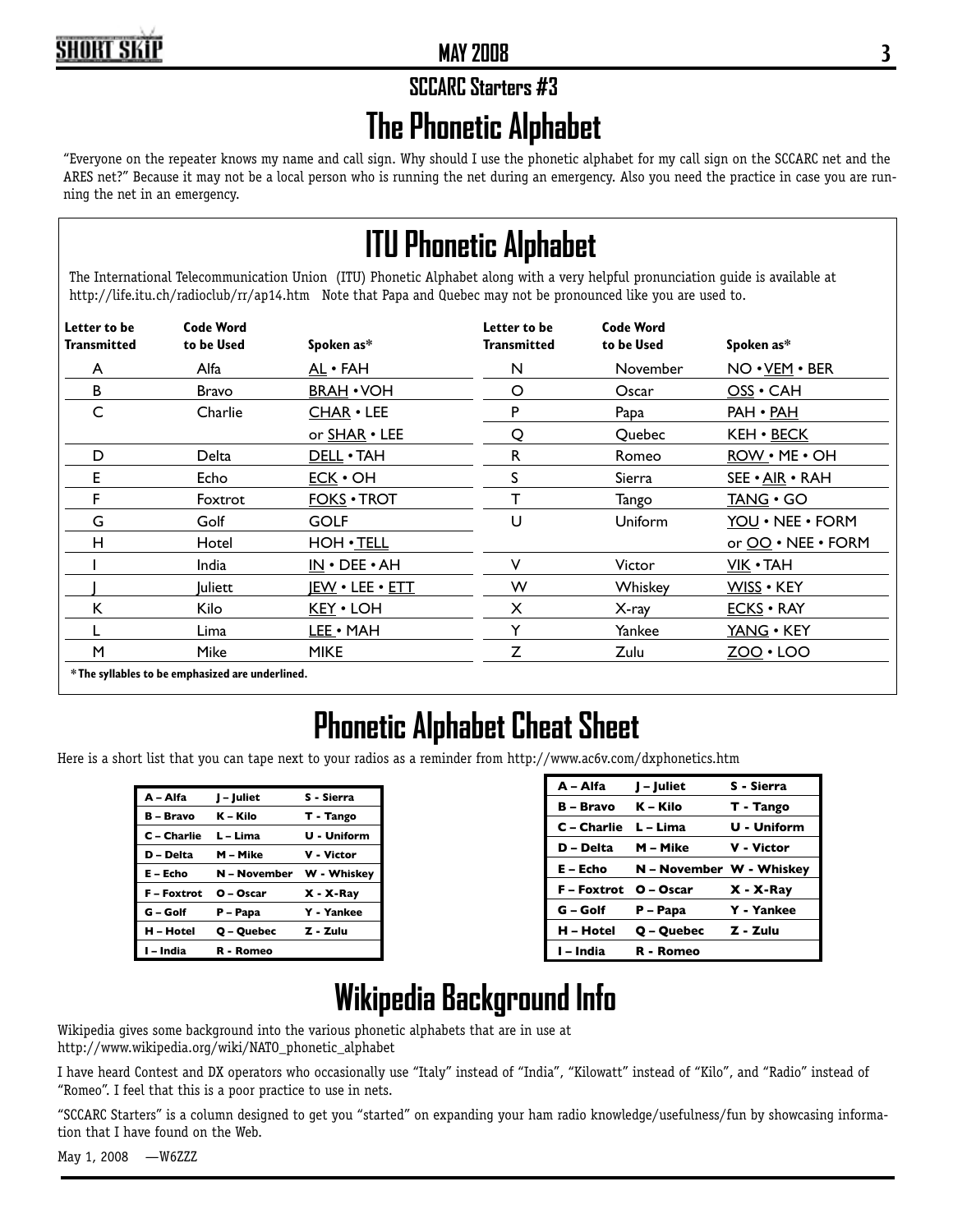



Larry WB6MVK



Rick KI6LQL talks about the fine points of a large capacitor



Rick KI6LQL, Frank K6BDK, Larry WB6MVK and Ron W6WO at the April Cak



David WS2I demo antenna for Chris KG6DOZ

# **TEN NEW SATELLITES IN ORB**

SHORT SI

Ten satellites reached orbit April 28 aboard an Indian PSLV-C9 rocket launched from the Satish Dhawan Space Center. The primary payloads were India's CARTOSAT-2A and IMS-1 satellites. In addition to the NLS-5 and RUBIN-8 satellites, the rocket carried six CubeSat <http://www.cubesat.org/> research satellites, all of which communicate using Amateur Radio frequencies. All spacecraft deployed normally and appear to be functional at this time.

The SEEDS satellite was designed and built by students at Japan's Nihon University. When fully operational, SEEDS will download telemetry in Morse code and 1200-baud FM AFSK packet radio at 437.485 MHz. The satellite also has Slow-Scan TV (SSTV) capability. Several stations have reported receiving SEEDS CW telemetry and the team would appreciate receiving more reports from amateurs at their ground station Web page <http://sat.aero.cst.nihon-u.ac.jp/gs/english/cardform\_e. html>.

AAUSAT-II <http://aausatii.space.aau.dk/eng/> is the creation of a student team at Aalborg University in Denmark. It will downlink scientific telemetry at 437.425 MHz using 1200 or 9600-baud packet.

Can-X2 <http://www.utias-sfl.net/nanosatellites/CanX2/> is a product of students at the University of Toronto Institute for Aerospace Studies, Space Flight Laboratory (UTIAS/SFL). Can-X2 will downlink telemetry at 437.478 MHz using 4 kbps GFSK, but the downlink will be active only when the satellite is within range of the Toronto ground station.

Compass-One <http://www.cubesat.de/> was designed and built by students at Aachen University of Applied Sciences in Germany. The satellite features a Morse code telemetry beacon at 437.275 MHz. Compass-1 will also provide a packet radio data downlink, which will include image data, at 437.405 MHz.

Cute 1.7 + APDII <http://lss.mes.titech.ac.jp/ssp/cute1.7/ index\_e.html> is a satellite created by students at the Tokyo Institute of Technology. This satellite will not only provide telemetry, it will also offer a 9600-baud packet store-andforward message relay with an uplink at 1267.6 MHz and a downlink at 437.475 MHz.

Delfi-C3 <http://www.delfic3.nl/> was designed and built by students at Delft University of Technology in the Netherlands. It includes an SSB/CW linear transponder. The satellite will be in telemetry-only mode for the first three months of the mission, after which it will be switched to transponder mode. Delfi-C3 downlinks 1200-baud packet telemetry at 145.870 MHz. The linear transponder, when activated, will have an uplink passband from 435.530 to 435.570 MHz and a corresponding downlink passband from 145.880 to 145.920 MHz.

—From ARRL Newletter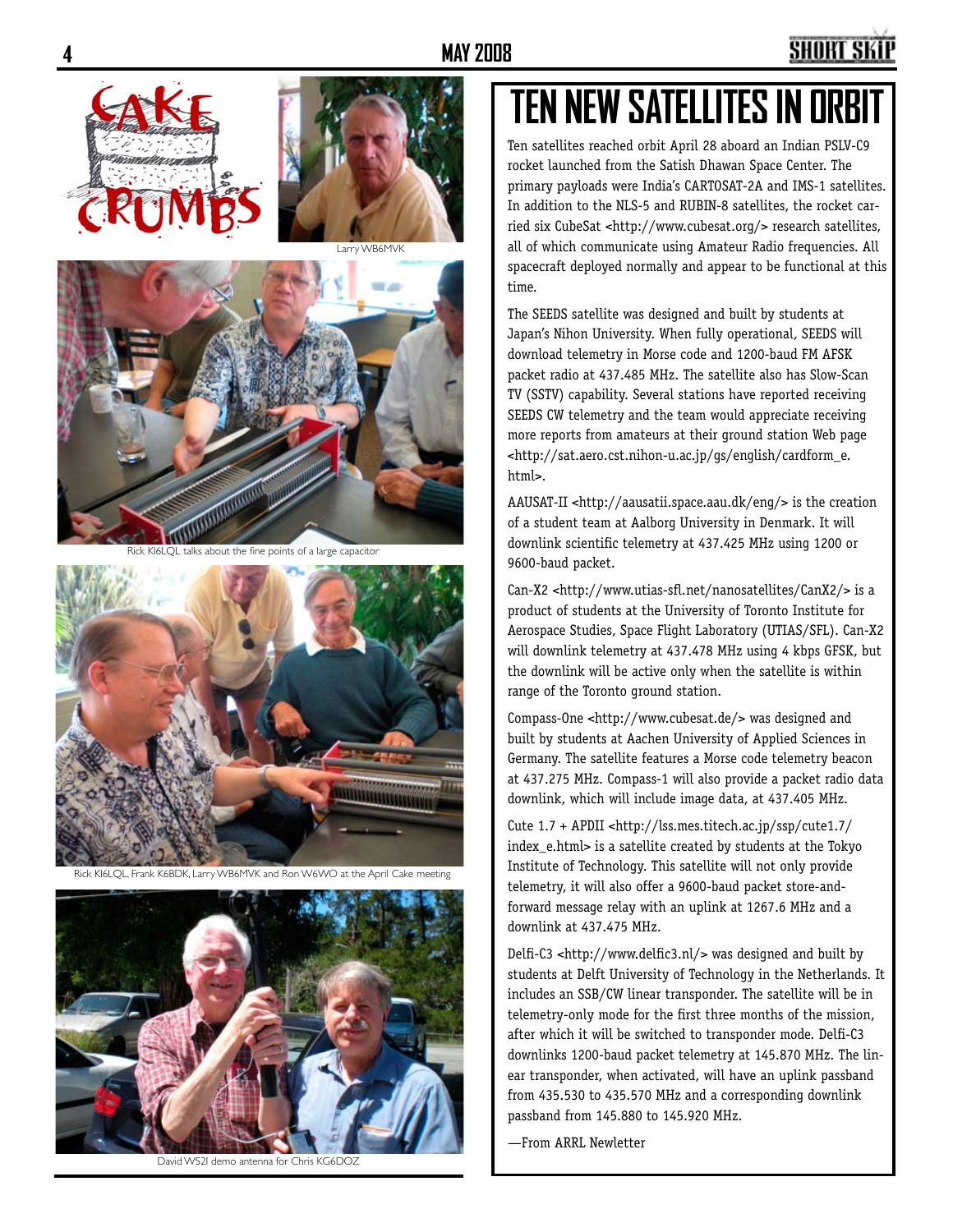## SHORT SKI



While talking to Wayne Thalls, KB6KN, the other day, I mentioned that at one time he, Dave Harbough, Royce Krilanovich and I did some antenna work for the repeater. Al Crowell was there and impressed me when he used TWO soldering irons on a PL-259 plug. The wind was blowing and the extension cord very long. We were all up on the roof of the stroke center with several coaxes to replace. Sometime later, about a dozen of us were taking down a vertical antenna from the repeater shack. Due to some misscoordination, the antenna got away from us and laid against the (fortunately) telephone lines. We all had a firm grip on the antenna. Isn't this how hams get fried?

I always take my 2-meter hand-held rig when I go sailing. While everyone on board is carrying at least one cell phone, my little Kenwood TH-28A is always ready for that through-the-repeater phone call. Yesterday, a Sunday, a bunch of us took the Cal 34 Misty out for a spin. And spin it was: 25 knots of wind and four foot waves. The boat was bashed around a lot and a big wave splashed up over the dipping bow, soaking us all. When I went down into the cabin, the usual sight greeted me. Everything was in a jumble on the cabin sole. Digging around beneath spare dock lines, life jackets and foul weather coats, I found my rig. It had fallen out of my open but upside down sea bag. The rig works fine. Regrettably, a couple of the new crewmembers got seasick for a time or two. Never fun.

I had lunch in Felton with Leon Fletcher, AA6ZG, a week ago. We had removed his IC-28A from his car, which he is trading in on a new one. The antenna was glued to the windshield with the coax running up inside the plastic trim. I gave it the old pryingwith-a-screwdriver bit but was afraid of breaking the brittle stuff. His auto mechanic was more successful. For my reward, Leon presented me with the rig for installation in my granddaughter's car. Cheri, KB6BOP, said

## **W6TUW - ACS Club**

Today the FCC granted the W6TUW callsign to the new Santa Cruz ACS Club.

Trustee Allen WB6RWU received permission from Dave Harbaugh's widow Alda before we applied for the callsign, and we intend to use the call for operations involving a Auxiliary Communications Service around Santa Cruz County.

http://wireless2.fcc.gov/UlsApp/UlsSearch/ license.jsp?licKey=3006124

Dave was a faithful ACS volunteer, singlehandedly staffing the "Santa Cruz Relay" station on 40 meters from our County EOC on Wednesday mornings for many years before passing away suddenly from a heart attack in July 2002. Now, after a long absence without Dave, a group of us have again been regularly operating that weekly California statewide emergency services net (CESN) from the County EOC. You can meet with us at the EOC any Wednesday morning at 10 a.m.

Dave W6TUW's Member Profile, including a photo of Dave staffing the County EOC HF station, appearred on Page 5 in "Short Skip" in May 2002.

http://www.k6bj.org/shortskip/2002/ SSMAY02.pdf

—73, Cap KE6AFE

she'd use it but her cell phone is handier. She used to be a good rag chewer. Her old rig was sans PL so of no use.

Received a nice telcon form Gary Baker, N6ARV. Gary travels around the country in his RV when not at one of his two homes in Rio Vista or Perris. In Perris, he is chief electrical engineer on the trains and ancient streetcars at the museum. If you are there when he is, he will give you a tour of the inner workings of early 1900s technology. It's impressive. My brother Clint lives nearby and Gary and he get together on occasion. On Gary's last trip, they shared a brew at the Perris VFW Chapter. Gary recently attended his high school 50th reunion. He purchased two lots in Goldfield, NV. There is no house and few neighbors and not far from Art Bell's digs. When Gary searched out the Building Department for a building permit to construct a house, the clerk told him, "Well, here in this county

## **ANTENNA EXPERT L. B. CEBIK, W4RNL (SK)**

L. B. Cebik, W4RNL, ARRL Technical Advisor and antenna authority, passed away last week of natural causes. He was 68. An ARRL Life Member, Cebik was known to many hams for the numerous articles he wrote on antennas and antenna modeling. He had articles published in most of the US ham journals, including QST, QEX, NCJ, CQ, Communications Quarterly, Ham Radio, 73, QRP Quarterly, Radio-Electronics and QRPp. Larry Wolfgang, WR1B, QEX Editor, called Cebik "probably the most widely published and often read author of Amateur Radio antenna articles ever to write on the subject."

 Cebik maintained a Web site <http://www. cebik.com/>, a virtual treasure trove to anyone interested in antennas. Besides a few notes on the history of radio work and other bits that Cebik called "semi-technical oddities," the collection contains information of interest to radio amateurs and professionals interested in antennas, antenna modeling and related subjects, such as antenna tuners and impedance matching. Cebik said that his notes were "geared to helping other radio amateurs and antenna enthusiasts discover what I have managed to uncover over the years -- and then to go well beyond."

there is no permit process. We work on the principle that if you build it and it falls down, it's your fault." OK.

Rich Hanset, KI6EH, and XYL Lee, KC6BML, are also touring the USA in their wonderful new (and big!) motor home.

I received several flyers from our club member Patrick Henry, WA6PKM, up in Gold Beach Oregon. They are going to have a Hamfest and Swapmeet on July 19th; plus a SEAPAC ham convention on May 30th, 31st and June 1st. Pat also belongs to the Pelican Bay ARC in Brookings, OR (www. pbarchams,org).

With the writers: I was happy to see my article, "Morse Code: Still Fun" appear in the May issue of Monitoring Times. As we all can imagine, Morse is a hard sell these days with so many other means of communications available. For some hams it is still a small but intriguing part of the hobby.